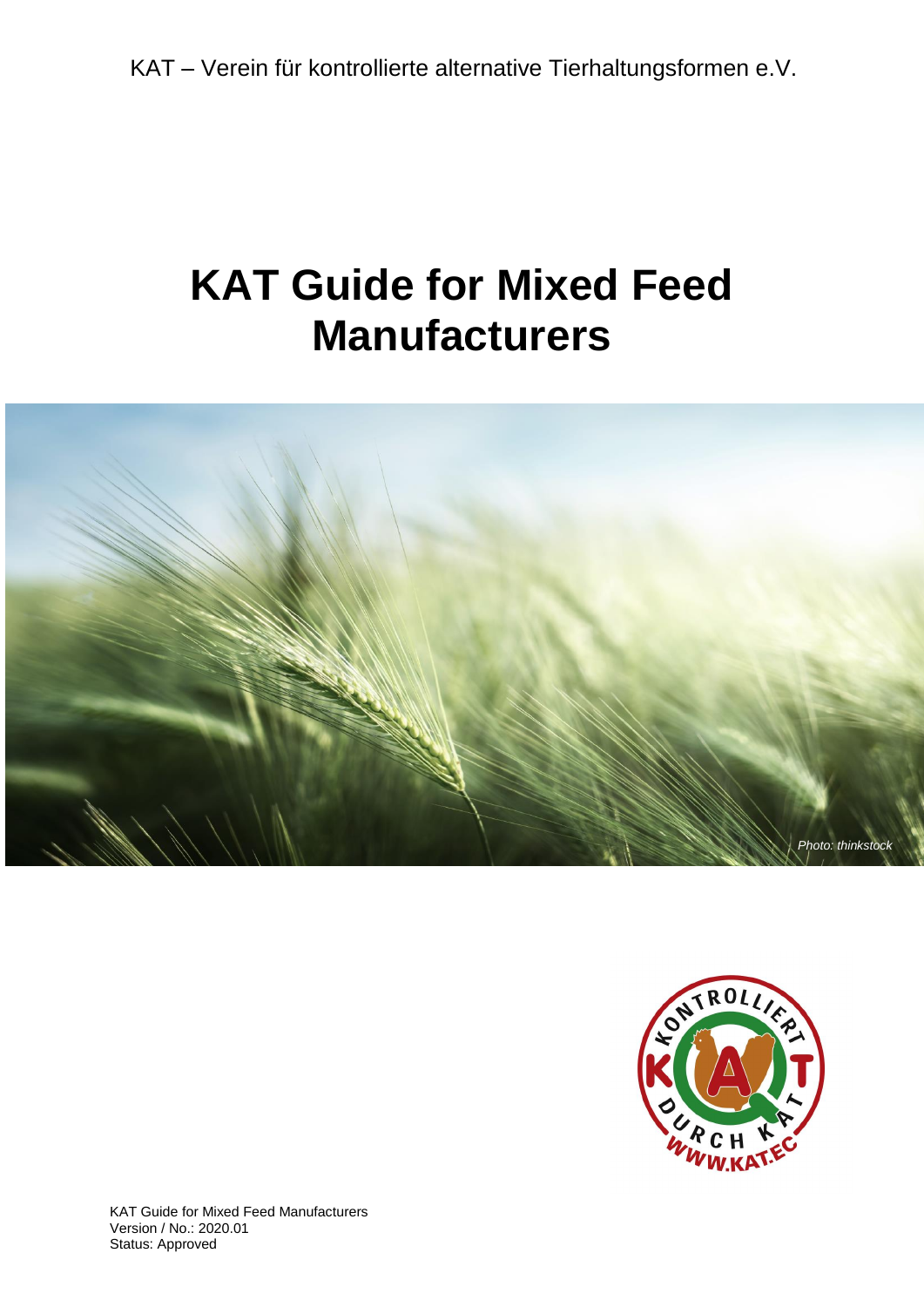

Version no.: 2020.01 Status: Approved

**KAT - Verein für kontrollierte alternative Tierhaltungsformen e.V.**

Konrad-Zuse-Platz 5 53227 Bonn **Germany** 

Tel + 49 228 95960 0 Fax + 49 228 95960 50 email: [info@kat.ec](mailto:info@kat.ec) Website: [www.kat.ec](http://www.kat.ec/) [www.was-steht-auf-dem-ei.de](http://www.was-steht-auf-dem-ei.de/)

## *N.B.:*

*This Guide is the property of KAT. Under copyright law, it is forbidden to reproduce the Guide, either in whole or in part. Infringements of copyright will be prosecuted.* 

*The English version of this Guide has been produced voluntarily by KAT as an additional service for participants from other member states. KAT assumes no liability for any translation errors or omissions. In the event of any differences between the German and the translated version, the German original shall always be binding.*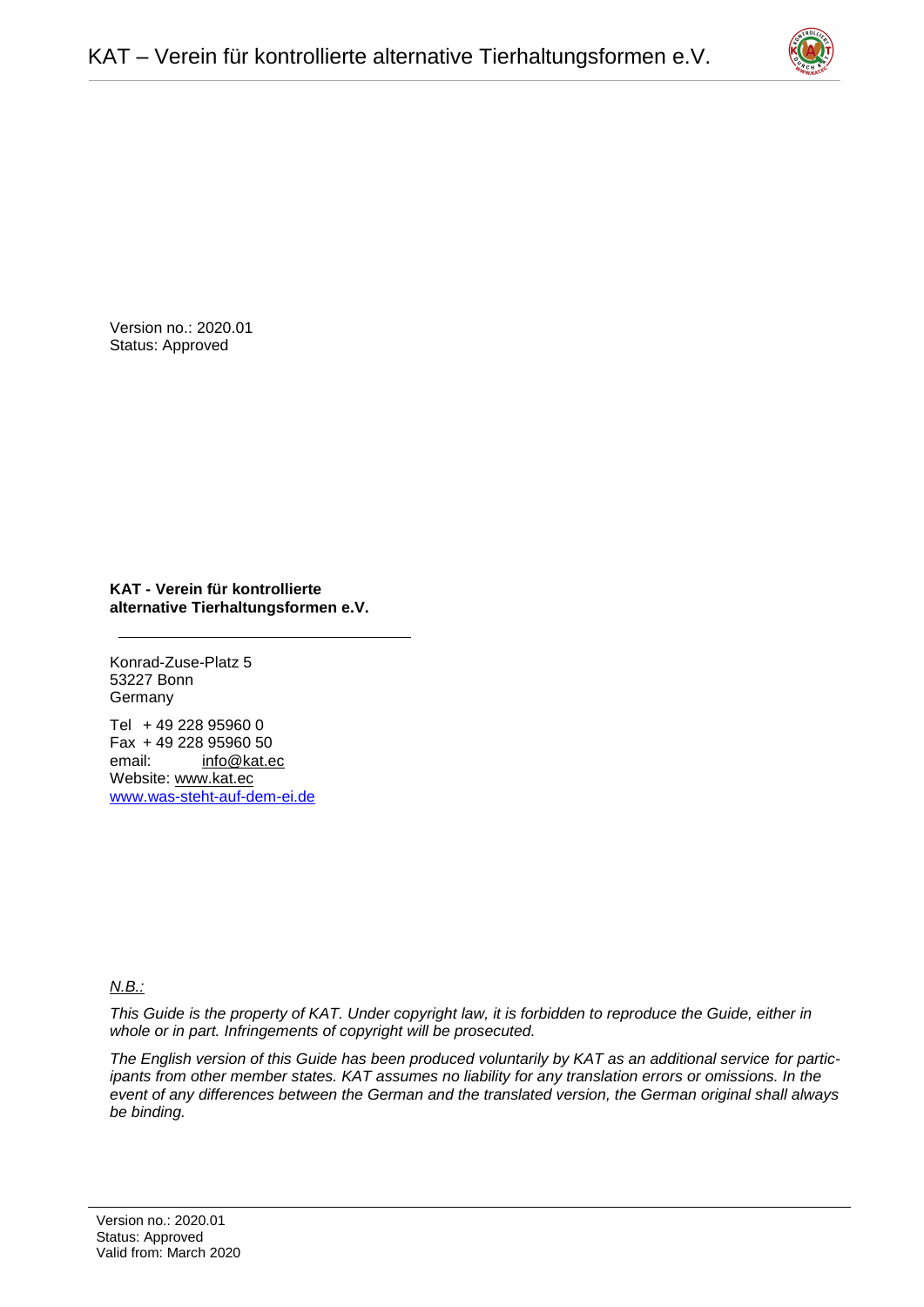

# **Table of contents**

| <b>Preamble</b>               | 4                                                            |                         |
|-------------------------------|--------------------------------------------------------------|-------------------------|
| 1                             | <b>KAT</b>                                                   | 4                       |
| $\mathbf{2}$                  | Internet portals www.was-steht-auf-dem-ei.de and www.kat.ec  | 4                       |
| Part I:                       | <b>Introduction</b>                                          | 5                       |
| 1                             | <b>Basic principles</b>                                      | 5                       |
| 1.1                           | Scope of application                                         | 5                       |
| 1.2                           | Legal requirements                                           | 5                       |
| 1.3                           | Participation in the system                                  | 5                       |
| $\mathbf{2}$                  | <b>KAT verification audits</b>                               | 6                       |
| 2.1                           | Frequency of verification audits                             | 6                       |
| 2.2                           | Verification audit procedure                                 | 6                       |
| 2.3                           | Definition of assessment parameters                          | 7                       |
| 2.4                           | Non-conformities                                             | 7                       |
| 2.5                           | Grading a requirement with "N.A."                            | 8                       |
| 2.6                           | Procedure in the event of an audit not being passed          | 8                       |
| 2.7                           | The audit report – stages in the creation of an audit report | 8                       |
| 2.8                           | Conformity certificate                                       | 8                       |
| Part II: List of requirements |                                                              | 1                       |
| 1                             | <b>General requirements</b>                                  | 1                       |
| 1.1                           | Licensing                                                    | 1                       |
| 1.2                           | Staff training                                               | 1                       |
| 1.3                           | Crisis management                                            | 1                       |
| $\mathbf{2}$                  | Raw materials management and raw materials procurement       | $\overline{2}$          |
| 2.1                           | Raw materials requirements                                   | $\overline{2}$          |
| 2.2                           | Incoming goods inspection                                    | $\overline{c}$          |
| 3                             | Self-monitoring system                                       | $\overline{\mathbf{2}}$ |
| 3.1                           | Requirements of self-monitoring system                       | $\overline{c}$          |
| 3.2                           | Production sequence (cross-contamination)                    | $\overline{2}$          |
| 3.3                           | Inspection schedule                                          | $\overline{2}$          |
| 4                             | Traceability and assurance of origin                         | 3                       |
| 5                             | <b>Establishment inspection</b>                              | 3                       |
| 5.1                           | Establishment premises                                       | 3                       |
| 5.2                           | <b>Stores</b>                                                | 3                       |
| 5.3                           | Production area                                              | 3                       |
| 6                             | <b>Advice and support</b>                                    | 4                       |
| 6.1                           | Advice and support                                           | 4                       |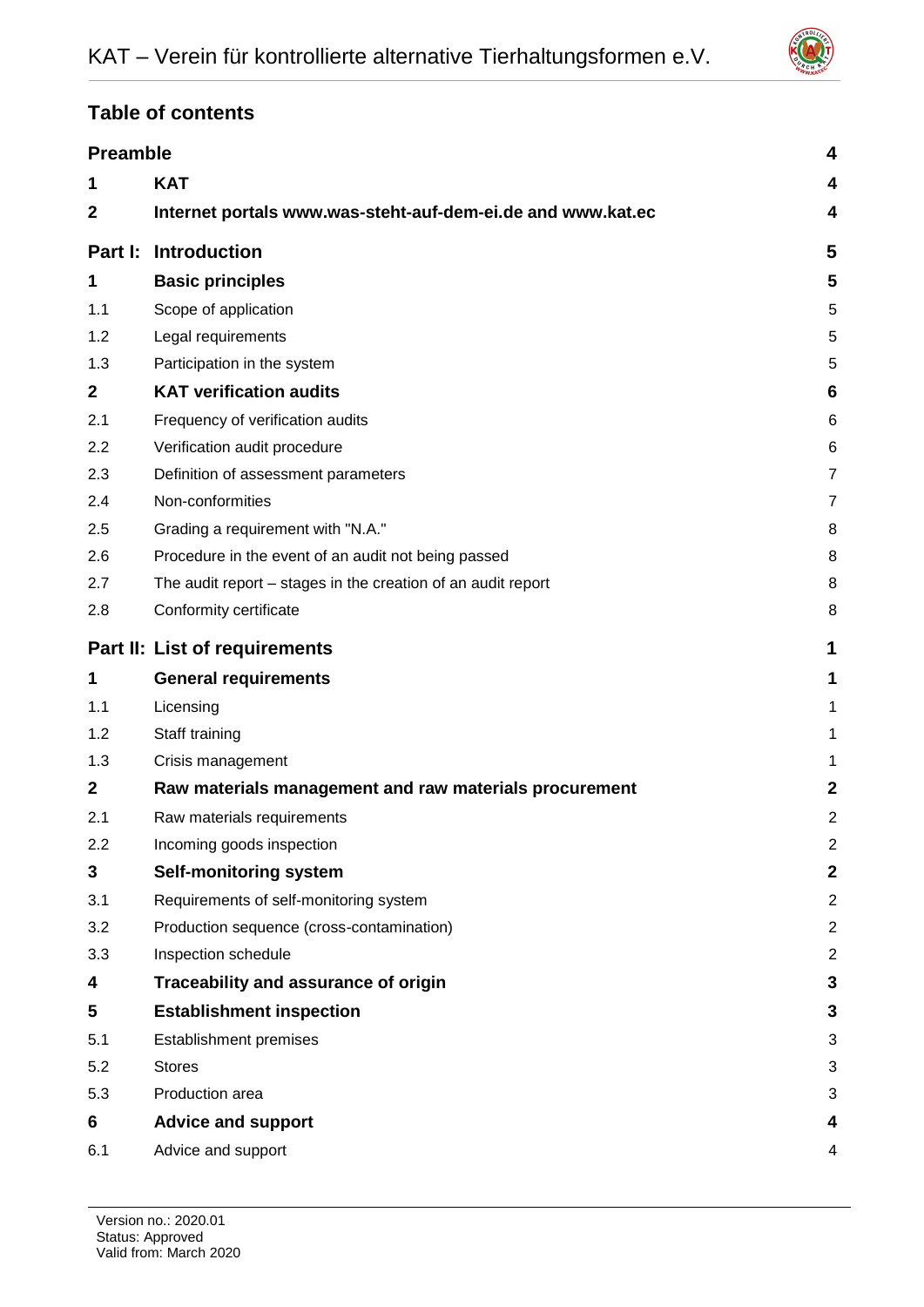

| $\overline{7}$                                                         | Share of regional plant-based raw materials in organically produced feedstuff | 5               |
|------------------------------------------------------------------------|-------------------------------------------------------------------------------|-----------------|
| 7.1                                                                    | Regional share                                                                | 5               |
| 7.2                                                                    | Calculation of regional share                                                 | 5               |
| <b>Annex 1</b>                                                         |                                                                               |                 |
| 1.                                                                     | <b>Definitions</b>                                                            | $6\phantom{1}6$ |
| 1.1                                                                    | Key to symbols                                                                | 6               |
| 1.2                                                                    | Abbreviations                                                                 | 6               |
| 2.                                                                     | <b>Applicable documents</b>                                                   | $6\phantom{1}6$ |
| <b>Annex 2</b>                                                         |                                                                               |                 |
| Sample schedule for analysing finished feed (mixed feed manufacturers) |                                                                               |                 |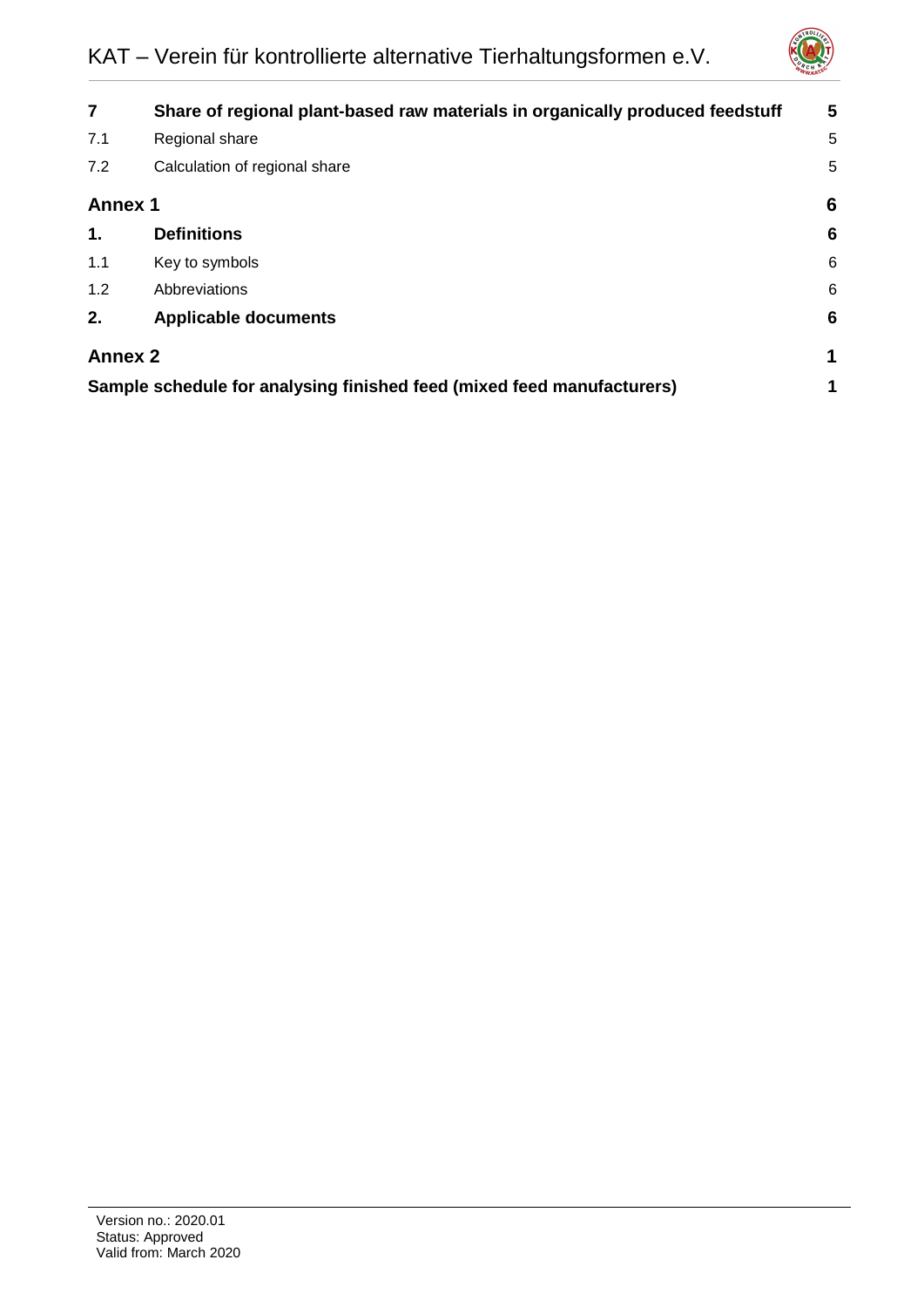

# <span id="page-4-0"></span>**Preamble**

# <span id="page-4-1"></span>**1 KAT**

The Verein für kontrollierte alternative Tierhaltungsformen e.V. (Association for Controlled Alternative Animal Husbandry, KAT) is the most important inspection body in Germany and neighbouring EU countries for the scrutiny of eggs from alternative forms of hen keeping (free-range, barn and organic egg production). Virtually all eggs offered for sale on the German market in the food retail trade bear the KAT inspection label. The number of member establishments has grown continually since the association was founded in 1995.

#### The chief objectives of KAT are:

- 1. to lay down and implement uniform requirements in all EU countries for the barn, free-range and organic keeping of laying hens with special regard for animal welfare issues,
- 2. to ensure the complete traceability and assurance of origin of eggs from alternative forms of production in order to eliminate misuse through wrongly labelled goods,
- 3. to provide transparency for the consumer through the www.was-steht-auf-dem-ei.de [What is on the egg?] website.

## <span id="page-4-2"></span>**2 Internet portals [www.was-steht-auf-dem-ei.de](http://www.was-steht-auf-dem-ei.de/) and [www.kat.ec](http://www.kat.ec/)**

In order to create transparency for consumers, KAT offers a special service on the query page at [www.was-steht-auf-dem-ei.de:](http://www.was-steht-auf-dem-ei.de/) when the stamp code on the egg is entered, the name and place of the establishment are displayed, as well as images of the henhouse and hens. The query page is also available as a smartphone app.

Further information about the KAT system is available on the website [www.kat.ec.](http://www.kat.ec/) Every KAT participant can register for the internal area of the website and download relevant documents (circulars, forms, member lists, etc.).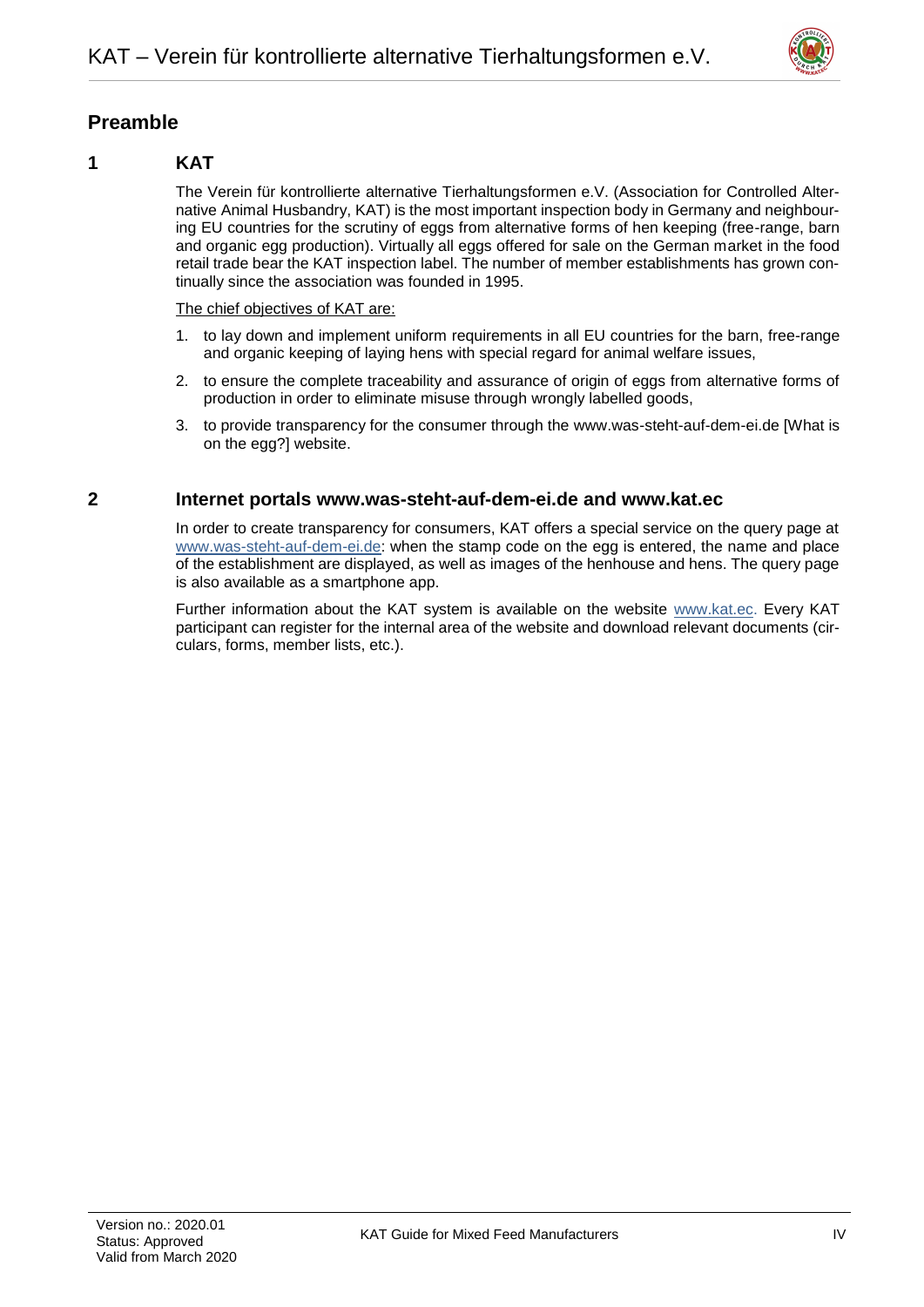

# <span id="page-5-0"></span>**Part I: Introduction**

# <span id="page-5-1"></span>**1 Basic principles**

## <span id="page-5-2"></span>**1.1 Scope of application**

This guide has been developed for feedstuff companies that produce laying hen feed for farms participating in the KAT system and market these under the KAT label. The guide is valid for all feedstuff companies and self-mixers with a total annual quantity of finished feed of more than 5000t.The Guide serves as a tool for the systematic implementation of KAT requirements for the assurance of origin and traceability of the process stages involved in the production and marketing of KAT eggs.

#### **Definition of mixed feed manufacturer**:

Mixed feed manufacturers are all operators of stationary milling and mixing equipment for commercial use, irrespective of size.

## <span id="page-5-3"></span>**1.2 Legal requirements**

German Food and Feed Code, German Feed Law, German Feed Ordinance, Regulation (EC) 183/2005, Regulation (EC) 178/2002, Regulation (EC) 852/2004, Regulation (EC) 853/2004, Regulation (EC) 767/2009, Regulation (EU) 228/17, Regulation (EC) 852/2004, Regulation (EC) 853/2004, Regulation (EC) 767/2009, Regulation (EU) 2279/17, Regulation (EU) 68/2013, Regulation (EU) 1017/17, Regulation(EC) 1829/2003, Regulation (EU) 892/2010, Regulation (EC) 378/2005, Regulation (EC) 882/2004, Regulation (EC) 152/2009, Regulation (EC) 1831/2003, Regulation (EC) 396/2005, Regulation (EU) 225/2012 and Directive (EC) 2002/32 in the current applicable versions.

## <span id="page-5-4"></span>**1.3 Participation in the system**

Each establishment shall register independently for its participation in the system. The application to participate in the system must be completed in full and sent to the KAT Office.

Establishments that wish to participate in the KAT system must have their feedstuffs for laying hens certified according to the QS and/or GMP+ standard. Feedstuff standards that are benchmarked and recognised by GMP<sup>+</sup>FSA and/or QS are also accepted. For the production of organic feedstuffs submission of an up-to-date organic certificate is sufficient.

An overview of the establishment containing the following information must be attached to the application for system participation:

- $\checkmark$  Establishment parameters: Name/address and contact data
- Certification currently held + up-to-date certificate
- $\checkmark$  Other commercial units on the premises

The master data are stored in the KAT database. The system provider KAT must be notified immediately of any changes to the master data.

- *Form FB-A 14 Application for participation in the KAT system FM*
- *Form FB-FM 1 Description of establishment*

After successful examination of the submitted documents, the applicant receives two copies of the KAT Mixed Feed Manufacturer Label Utilisation Contract for signing. As soon as this has been signed and returned to the KAT Office, the system participant will be given a unique internal KAT identification number, the KAT ID, and login data for the KAT database.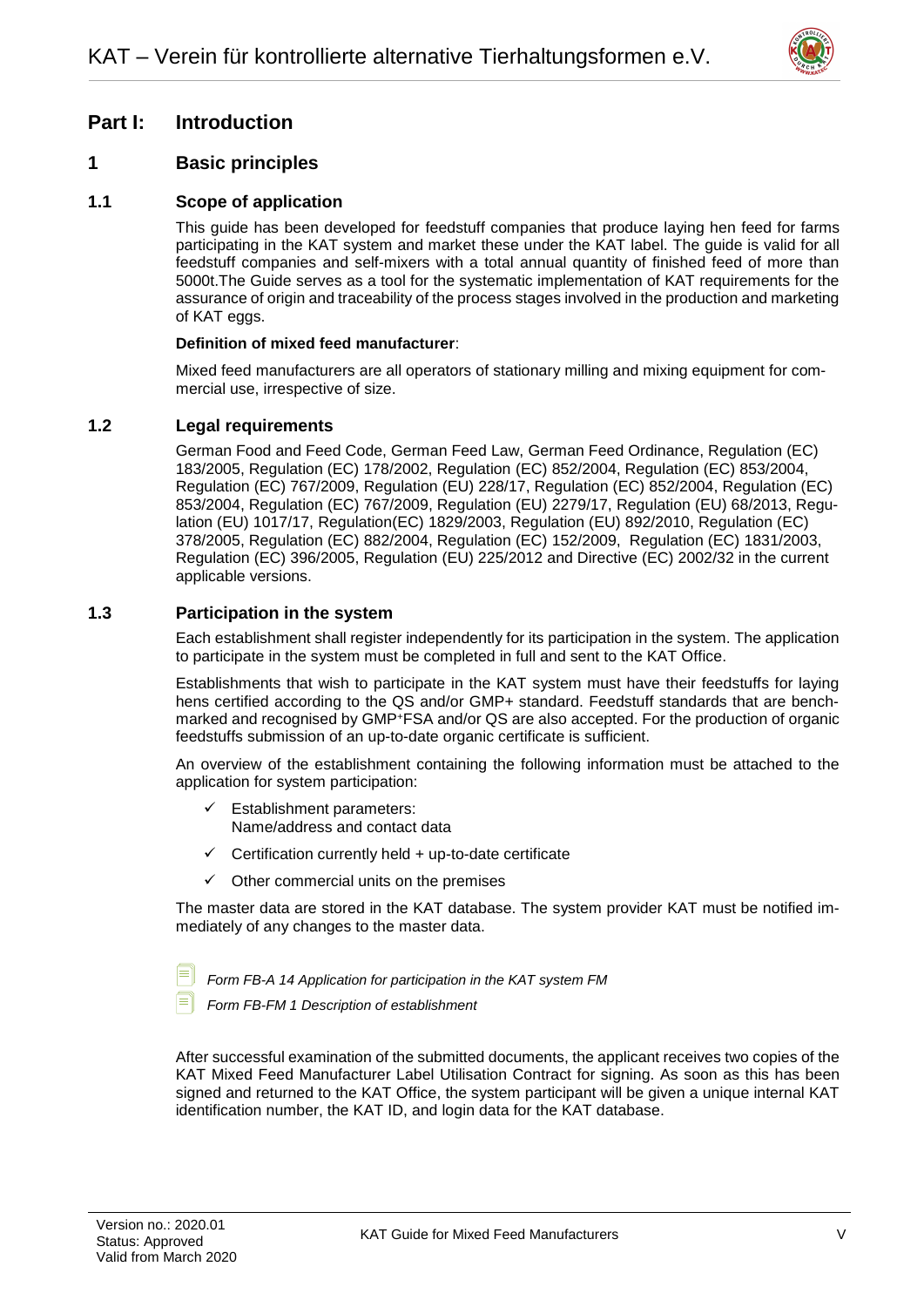

# <span id="page-6-0"></span>**2 KAT verification audits**

All system participants are obliged to comply with the KAT requirements/criteria and to have these checked and monitored.

In addition to the prerequisites for participation in the system as described under point 1.3 above, KAT, in the capacity of system provider, also carries out verification audits to ensure that the establishments are complying with the KAT requirements as described in this Guide. The establishment is obliged to grant the auditor access to all the information and premises relevant for the audit.

*Verification audit checklist for mixed feed manufacturers*

## <span id="page-6-1"></span>**2.1 Frequency of verification audits**

The verification audits are carried out in the form of matrix controls. This means that the company headquarters and 33% of the affiliated sites are audited annually, so that all sites have been verified within 3 years.

In addition, unannounced special audits or so-called spot audits (short audits) can be carried out in justified cases.

For feed manufacturers that are not part of a group of companies, verification audits are carried out every two years.

## <span id="page-6-2"></span>**2.2 Verification audit procedure**

During the audit, all requirements as stipulated in the KAT Guide are inspected. The establishment is obliged to collaborate with the auditor and to support the auditor during the audit.

The on-site audit is broken down into the following stages:

- Opening meeting
- Inspection of the existing self-monitoring and quality systems, as well as document inspection
- Establishment inspection
- $\checkmark$  Final meeting with discussion of the deviations identified

#### **Opening meeting**

During the opening meeting, the audit procedure is discussed with the person in charge of the establishment. If it is not an initial audit, checks will be made to determine if there have been any structural changes or changes to the production procedures since the last audit that need to be given special consideration during the audit.

#### **Examination of documents**

As part of the examination of documents, the establishment's self-monitoring and quality systems, as well as the documents, certificates and records required in the KAT Guide, are examined and inspected retrospectively from the time of the last audit.

#### **Establishment inspection**

During the establishment inspection, the auditor looks at all areas of the establishment and related production sequences and inspects them for conformity with the requirements of the KAT Guides.

#### **Final meeting**

In the final meeting, the auditor presents all audit results and discusses the deviations identified with the person in charge of the establishment. After discussing the deviations, the relevant corrective measures, including deadlines by which time they must be implemented, are established with the person in charge of the establishment. The auditor documents in writing the deviations and corrective measures discussed and makes this written record available to the establishment.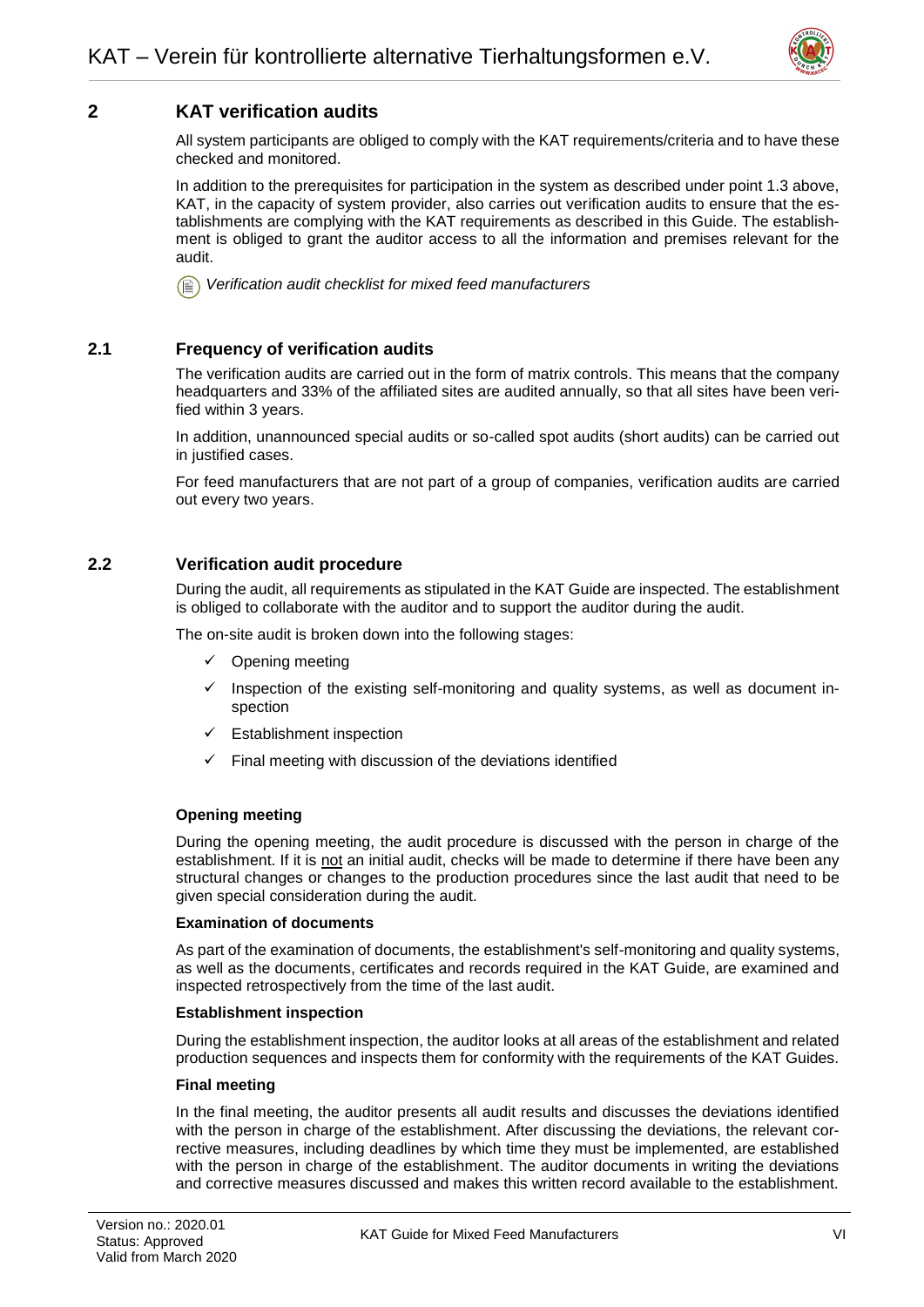

## <span id="page-7-0"></span>**2.3 Definition of assessment parameters**

The following assessment grades are awarded during verification audits:

#### **A, B, C and D**

Deviations occur when the inspection criteria of the KAT standard are not met in full.

 $\checkmark$  **A:** No shortcomings/full compliance with the requirements of the Guide.

The inspection criterion was fully complied with, i.e. with no shortcomings.

- **B:** Minor shortcomings/almost full compliance The inspection criterion was almost met in full, i.e. there are only minor shortcomings.
- **C:** Only a small proportion of requirements are implemented. The inspection criterion was not met in full, i.e. only a small proportion of the requirements were implemented.
- **D:** Significant shortcomings/requirements of the inspection criterion not met. The inspection criterion was not met in full, i.e. there are major, unacceptable deviations.

If a C/D assessment or lower is issued, corrective measures must be established with a deadline for implementation.

| <b>Assessment</b> | <b>Comments</b>                                                      | <b>Points</b> |
|-------------------|----------------------------------------------------------------------|---------------|
|                   | Full compliance                                                      | 20 points     |
| в                 | Almost full compliance                                               | 15 points     |
|                   | Only a small proportion of the requirements<br>are being implemented | 5 points      |
|                   | Requirement not implemented                                          | -20 points    |

For each requirement criterion, the following points are awarded, depending on the assessment.

*Tab. 1: Points/assessment of requirements* 

#### <span id="page-7-1"></span>**2.4 Non-conformities**

Non-conformities result in the deduction of a specific percentage from the total number of points (see Tab. 2).

Non-conformities are described in further detail below:

#### **M: Major**

A "major" can be awarded for all KAT requirements that are not defined as "K.O." requirements. The auditor can award a "major" if non-observance of a requirement infringes legal regulations and/or poses a risk for food safety. When a major is awarded, 15% is deducted from the total result. Provided that the establishment still achieves at least 75% of the total points, the assessment "passed" is awarded and a KAT conformity certificate issued. If, as the result of awarding a major, the total result is <75%, this automatically leads to the "not passed" assessment and **no KAT conformity certificate** can be issued.

#### **K.O. (Knock Out):**

In the KAT guides, certain inspection criteria are identified as K.O. requirements. If an auditor awards a D grade for an inspection criterion that is identified as "K.O.", 50% of the total number of possible points is deducted and this immediately leads to the "not passed" grade. **No KAT conformity certificate** can be issued.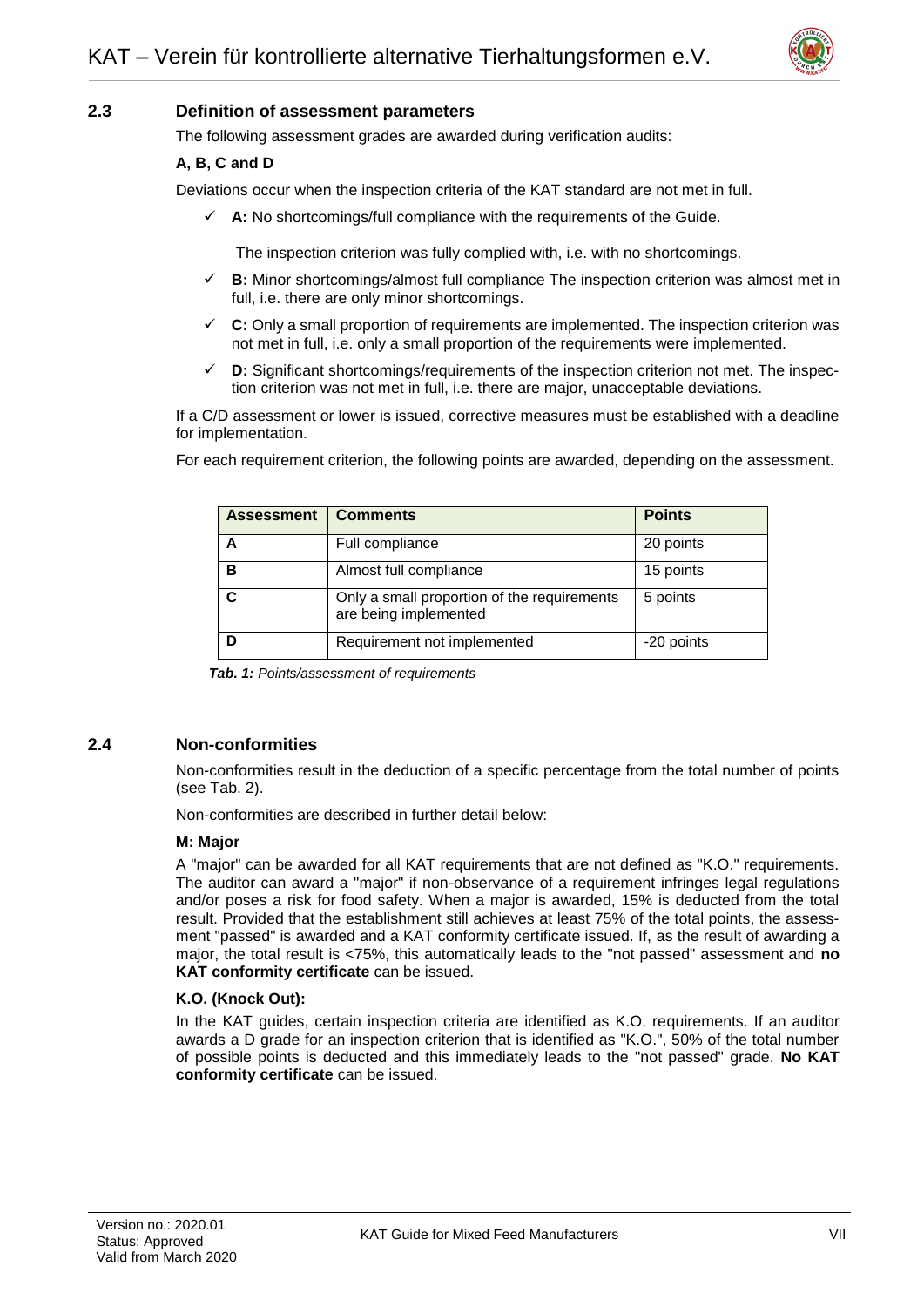

In the case of non-conformities, the following points are deducted, depending on the assessment:

| <b>Assessment</b> | <b>Comments</b> | <b>Points</b>                                                |
|-------------------|-----------------|--------------------------------------------------------------|
| <b>Major</b>      | Non-conformity  | Deduction of 15% from the total number<br>of possible points |
| $D = K.O.$        | Non-conformity  | Deduction of 50% from the total number<br>of possible points |

*Tab. 2: Deduction of points in the event of non-conformities*

## <span id="page-8-0"></span>**2.5 Grading a requirement with "N.A."**

If one or more inspection criteria do not apply to the establishment audited, the auditor can grade these with "N.A." (not applicable). All inspection criteria can be graded "N.A.". The auditor must give reasons for every "N.A." grade in the audit report.

## <span id="page-8-1"></span>**2.6 Procedure in the event of an audit not being passed**

If a KAT audit gives reason to believe that food safety or the integrity of the KAT system could be at risk, the standard-setting organisation must be notified immediately.

Establishments that have not passed the audit because a K.O. was issued or because they fulfilled less than 75% of the KAT requirements will only receive a current conformity certificate **if** the follow-up audit shows that the agreed corrective measures have been implemented.

If the establishment still meets less than 75% of the KAT requirements during the follow-up audit, its current KAT conformity certificate will be withdrawn in writing and the establishment will also lose its KAT licence. If the establishment in question holds a QS licence for feedstuff, QS GmbH will be informed that the KAT licence has been revoked. As of this revocation, the establishment will no longer be allowed to market its goods with a KAT label.

## <span id="page-8-2"></span>**2.7 The audit report – stages in the creation of an audit report**

Audit reports are generated in the KAT database and are structured as follows:

At the end of the audit, the auditor generates the *preliminary* audit report.

In the preliminary audit report, the auditor explains all non-conformities, as well as all deviations identified and, together with the establishment, determines the corrective measures and deadlines for implementation. The preliminary audit report also includes the **provisional** audit outcome. By signing the report, the establishment and the auditor accept/confirm the deviations identified and the agreed corrective measures and deadlines.

The preliminary audit report is made available to the audited establishment in electronic or written form no later than one week after the audit date.

The *final* audit report is automatically generated in the KAT database and reflects the final audit result with detailed information. The final audit report is automatically emailed to the establishment via the KAT database. If the KAT audit is passed, the establishment also automatically receives the up-to-date conformity certificate together with the audit report.

## <span id="page-8-3"></span>**2.8 Conformity certificate**

If the KAT audit is passed, the establishment receives a current certificate of conformity from the KAT-office in accordance with FB-FM 2 with a validity period from the date of release of the audit report (date) to the **end of the second next** Calendar year (i.e. release of the audit report on 23.02.2020 corresponds to validity of the certificate of conformity until the end of 2022).

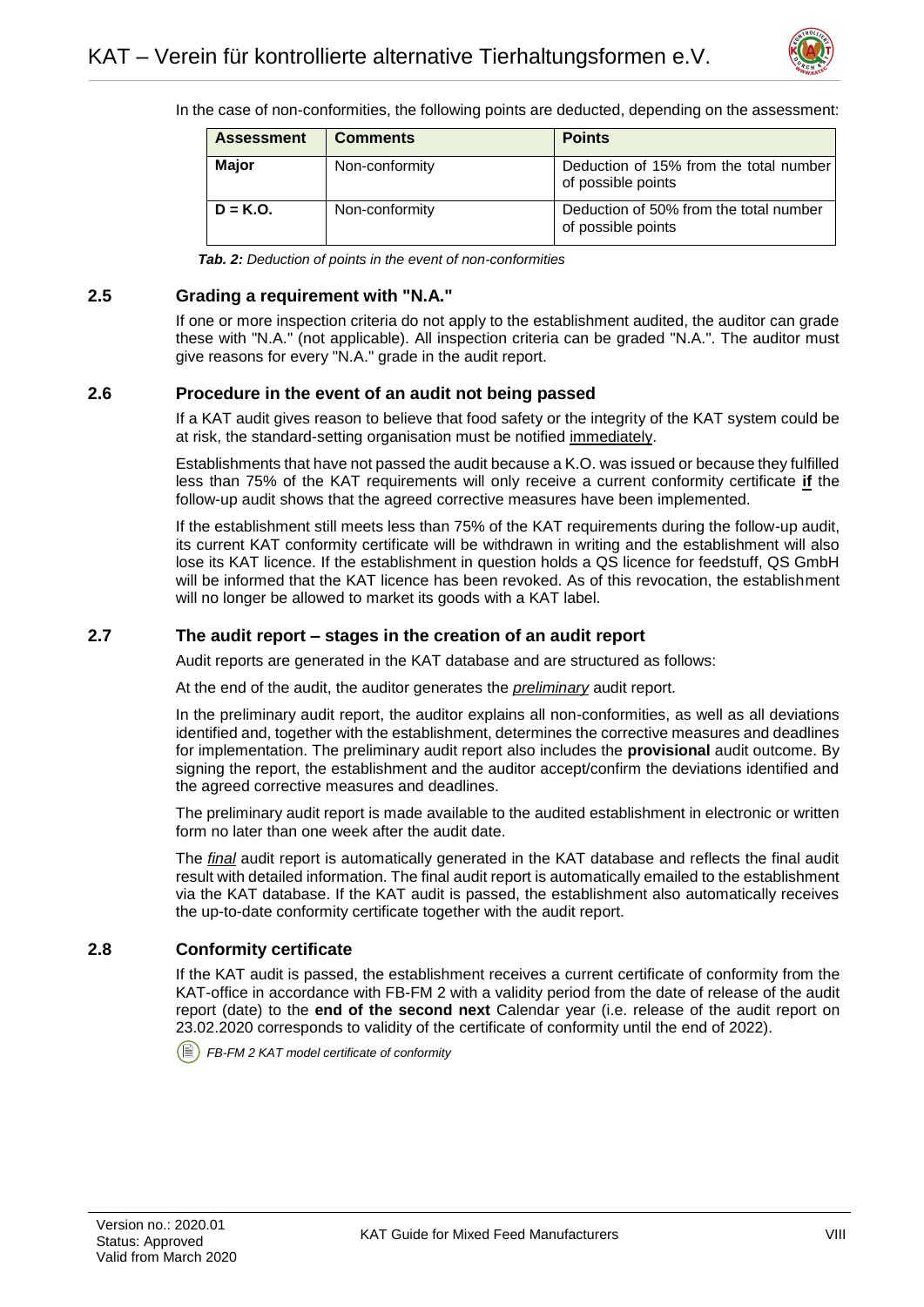

# <span id="page-9-0"></span>**Part II: List of requirements**

## <span id="page-9-1"></span>**1 General requirements**

#### <span id="page-9-2"></span>**1.1 Licensing**

1.1.1 **[K.O.]** There is an official licence or registration notification.

Feedstuff plants (plants) that produce mixed feed for placing on the market or store, transport or market it, or produce it for the exclusive use in their own establishment, **are subject to mandatory registration in accordance with Article 9(2) of Regulation (EC) No 183/2005.** 

In addition to mandatory registration, **the following establishments are subject to mandatory approval** in accordance with Article 10 No. 1 lit. c and Article 10 No. 3 in conjunction with Annex II Section "Facilities and Equipment" No. 10 of Regulation (EC) No 183/2005 and in accordance with Article 8(2) sentence 3 of Regulation (EC) No 767/2009:

- 1) Establishments that produce mixed feedstuff using the following additives, or premixes containing the following additives, to place on the market or for the exclusive requirements of their own agricultural operations:
	- coccidiostats and histomonostats.
- 2) Establishments that mix fats in order to place on the market products for use in feedstuffs (fat mixing establishment).
- 3) Establishments that produce mixed feed for special nutritional uses that contain levels of feedstuff additives (vitamin A, vitamin D, copper or selenium) that are higher than 100 times the fixed maximum content in complete feedstuff.

*Leaflet for the licensing and registration of feedstuff plants (mixed feed), status 17.05.2017*

1.1.2 **[K.O.]** For feedstuff production, there is an up-to-date GMP<sup>+</sup>FSA (Feed Safety Assurance) and/or QS certificate for the laying hen feed or, for organic feedstuffs, an up-to-date EU organic certificate.

Information:

Certificates of feedstuff standards that are benchmarked and recognised by GMP<sup>+</sup>FSA and/or QS are also accepted.

## <span id="page-9-3"></span>**1.2 Staff training**

Staff who perform tasks relevant to feedstuff manufacture are instructed with regard to the content of the Guide. The training is to be repeated twice per year and documented.

## <span id="page-9-4"></span>**1.3 Crisis management**

Contingency plans with clearly defined responsibilities are in place in the event of an emergency. These contain all important contact data. The documents ensure that all persons in charge can be reached outside operating hours. If the emergency concerns KAT system goods, the KAT Office must be notified immediately.

*KAT Emergency Guide for Member Establishments*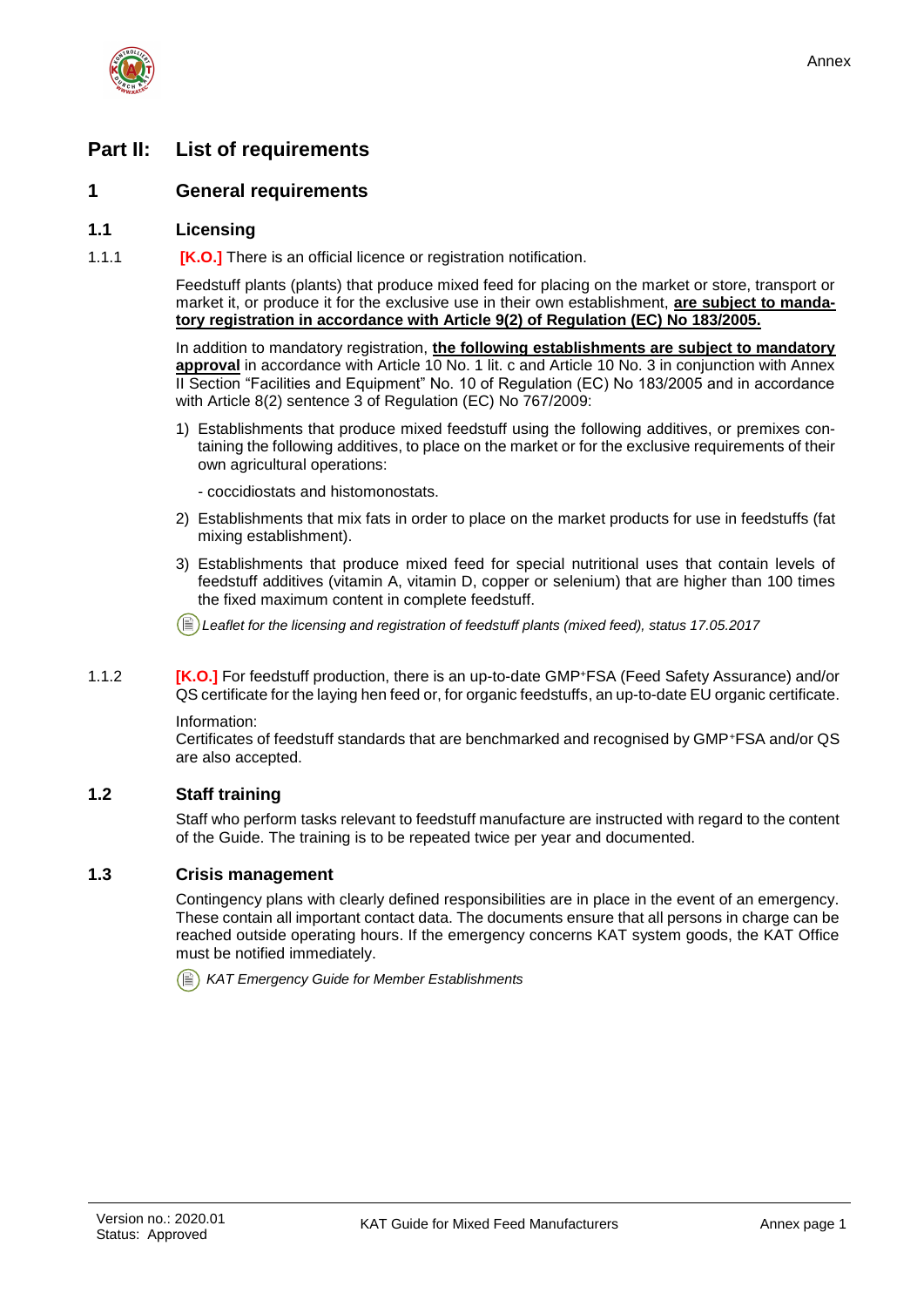

## <span id="page-10-0"></span>**2 Raw materials management and raw materials procurement**

## <span id="page-10-1"></span>**2.1 Raw materials requirements**

- 2.1.1 **[K.O.]** Only feedstuff materials included in the positive list of the German Standards Commission are used.
- 2.1.2 Full details of all raw materials and additives used are stored in the KAT database and updated on a regular basis.
- 2.1.3 **[K.O.]** The coccidiostats used in the feedstuff plant are named and stored in the database.

#### <span id="page-10-2"></span>**2.2 Incoming goods inspection**

- 2.2.1 **[K.O.]** Unambiguous, comprehensible procedures for incoming goods inspections are in place.
- 2.2.2 **IK.O.** I The incoming goods inspection is conducted on the basis of the assessment criteria established. All incoming goods are checked and documented; evaluation data are available.
- 2.2.3 Sampling as part of the incoming goods inspections is performed in the establishment by trained employees.
- 2.2.4 The incoming goods inspection includes checking the last three precarriages, as well as the resulting cleaning measures and the condition of the means of transport.
- 2.2.5 In the case of certified haulage firms (GMP+/QS), the inspection of the last three precarriages takes the form of a random check and, with non-certified haulage firms, a 100% inspection takes place.

## <span id="page-10-3"></span>**3 Self-monitoring system**

#### <span id="page-10-4"></span>**3.1 Requirements of self-monitoring system**

- 3.1.1 All potential risks are recorded as part of an HACCP system and the control points (CP) and critical control points (CCP) are determined accordingly.
- 3.1.2 **[K.O.]** CCPs are correctly documented and mastered.
- 3.1.3 CPs are correctly documented and mastered.

#### <span id="page-10-5"></span>**3.2 Production sequence (cross-contamination)**

- 3.2.1 **[K.O.]** The contamination matrix is designed in such a way as to exclude the possibility of contamination of the feedstuff by unwanted substances within the production process. This also prevents certain additives from exceeding veterinary threshold values.
- 3.2.2 When handling internal and external returns, effective measures are in place to prevent crosscontamination of critical substances.
- 3.2.3 Cleaning batches are documented as required.
- 3.2.4 **[K.O.]** The batch sequences are determined on the basis of the contamination matrix and complied with in a verifiable manner.

#### <span id="page-10-6"></span>**3.3 Inspection schedule**

- 3.3.1 **[K.O.]** Inspections have been performed in accordance with the "Sample schedule for mixed feedstuff manufacturers". If there is QS certification of the laying hen feed, the QS monitoring of the mixed feedstuff is recognised.
- 3.3.2 The analysis results are evaluated on the basis of the threshold and guide values.
- 3.3.3 The necessary measures are implemented and documented.
- 3.3.4 Before use in laying hen feed, high-risk fats, oils or products derived from them must be tested and proven to be harmless in accordance with the requirements defined in Regulation (EU) No 225/2012. When using analysis certificates from the upstream supplier, measures are in place to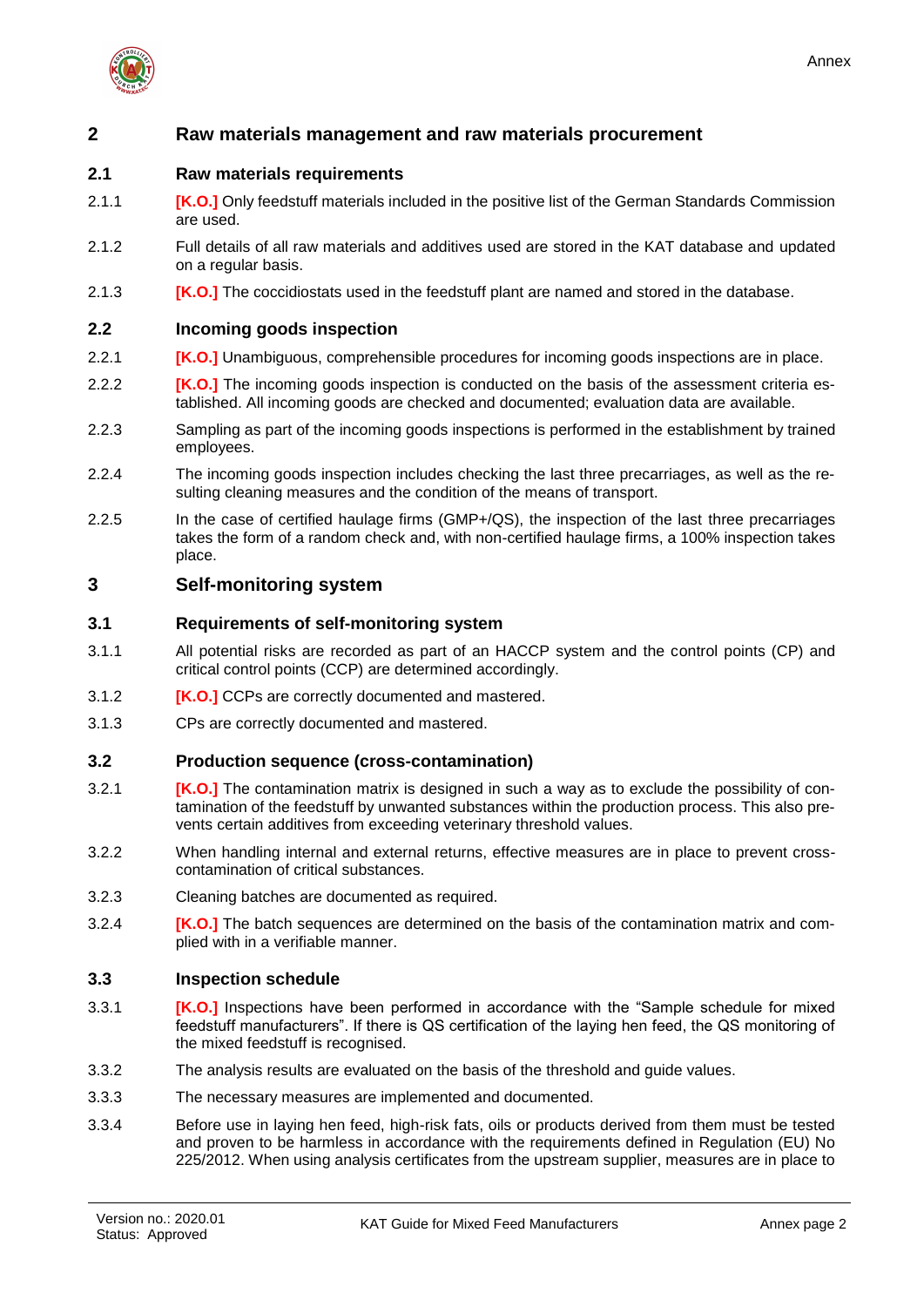

ensure that the batch delivered has been proven to correspond to the batch identified on the analysis certificate of the upstream supplier. Traceability and assurance of origin

- 3.3.5 The feedstuff plant has a traceability system that ensures and documents the identification of batches of raw materials and their link to end products in both directions (from the delivered product to the raw materials, and vice-versa).
- 3.3.6 All data relevant to traceability must be available within a deadline of max. 4 hours. This is documented comprehensively on the basis of annual tests.
- 3.3.7 A random check of the traceability system during the audit does not reveal any deviations.
- 3.3.8 Supply relationships (recipient-laying farm) and corresponding quantity reports are documented in the KAT database.

## <span id="page-11-0"></span>**4 Traceability and assurance of origin**

- 4.1 The feedstuff plant has a traceability system that ensures and documents the identification of raw materials batches and their relation to end product batches in both directions (from the delivered product to the raw materials, and vice-versa).
- 4.2 All data relevant for traceability must be available within a deadline of max. 4 hours. This is documented comprehensively on the basis of annual tests.
- 4.3 A random check of the traceability system during the audit does not reveal any deviations.
- 4.4 Supply relationships (recipient laying farm) and corresponding quantity reports are documented in the KAT database.
- 4.5 All delivery notes of KAT feed show the KAT-ID of the production site.

## <span id="page-11-1"></span>**5 Establishment inspection**

#### <span id="page-11-2"></span>**5.1 Establishment premises**

- 5.1.1 Areas in which feedstuff is treated, processed and stored are designed and set up in such a way as to ensure the safety of the feedstuff.
- 5.1.2 The establishment premises are clean and well-maintained.
- 5.1.3 The acceptance points for raw materials are designed to prevent, as far as possible, any negative impact on the products (e.g. bird droppings, effects of the weather, etc.).
- 5.1.4 When not in use, all acceptance points for raw materials are covered or closed.
- 5.1.5 Procedures are in place to prevent any mix-up of the relevant acceptance points when raw materials are delivered.
- 5.1.6 The cargo spaces of the transport vehicles are hygienic.

#### <span id="page-11-3"></span>**5.2 Stores**

- 5.2.1 If there are any flatstores at the location, they are designed so as to effectively prevent the mixup and contamination of the raw materials stored inside and the penetration of birds. The gates of the storage areas are always kept closed when not in use.
- 5.2.2 The silo cells for raw materials, intermediate and finished products are clean and hygienic.
- 5.2.3 All floors, facilities and areas of the feedstuff plant are clean and tidy.
- 5.2.4 Leaks in pipes and other systems carrying the product are repaired as quickly as possible and any product residues removed.

#### <span id="page-11-4"></span>**5.3 Production area**

5.3.1 Structural preventive measures are taken to prevent, as far as possible, birds and rodents from accessing the inside and production areas of the feedstuff plant.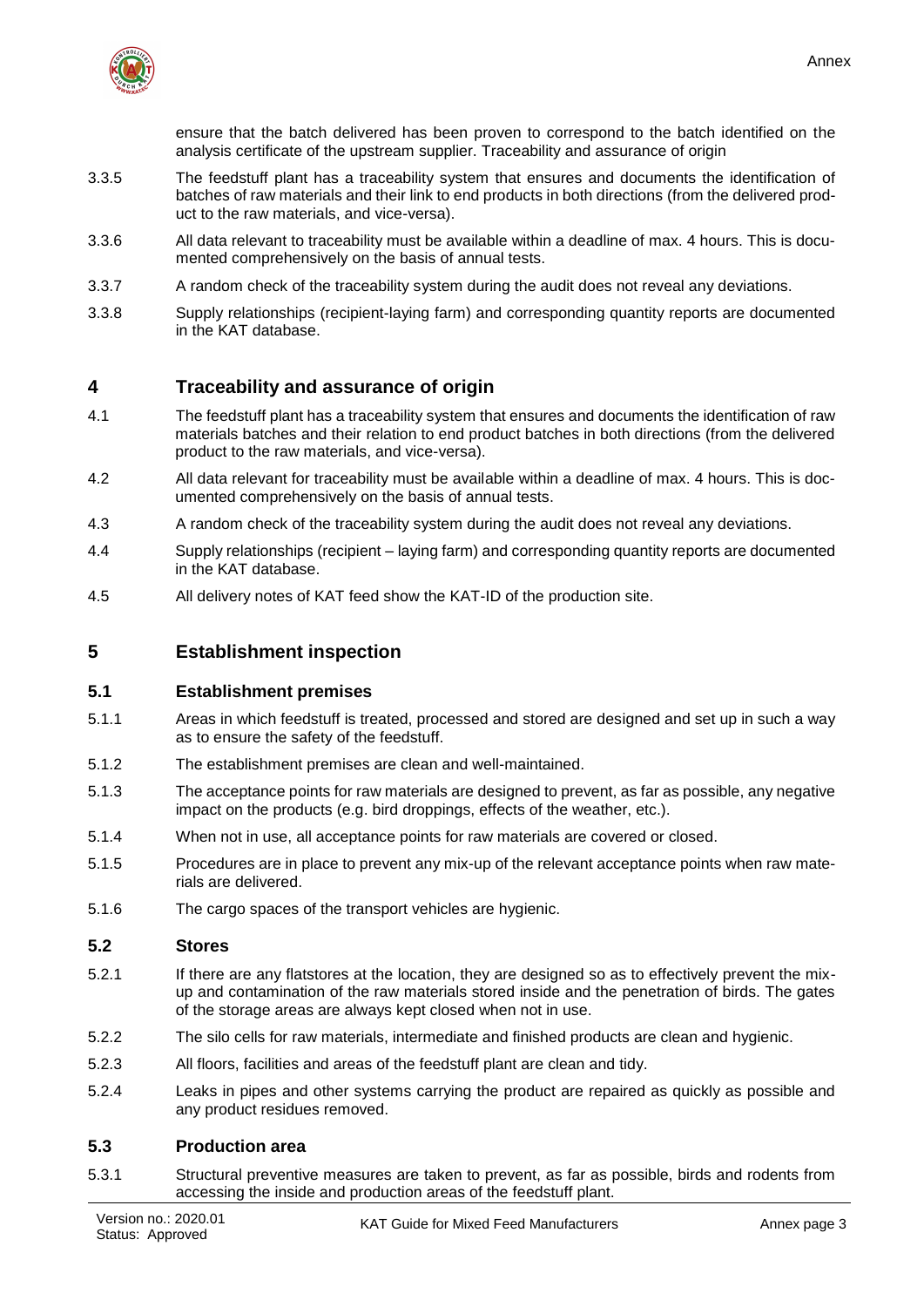

- 5.3.2 In the small and microcomponent dosage area (automatic or manual), procedures are in place to prevent the mix-up and incorrect dosage of the components used.
- 5.3.3 It is ensured that, in the small and microcomponent dosage area, no products are used that have exceeded the best before date specified by the manufacturer.

Information:

If the best before date is exceeded, the feedstuff plant performs appropriate analyses to determine whether or not the product can be used. Any ingredient contents that deviate from the manufacturer's information are taken into account during dosing.

## <span id="page-12-0"></span>**6 Advice and support**

The increasing requirements for modern livestock keeping demand greater attention from the management and skilled workers responsible for looking after the animals. Coordinated interaction of the respective forms of rearing, daily monitoring of the animals, regular veterinary checks and providing the animals with high-quality feedstuff are all crucial to success.

#### <span id="page-12-1"></span>**6.1 Advice and support**

- 6.1.1 If required, and if asked to do so by the laying farms, the KAT-approved feedstuff plants are able to advise laying farms on choosing and using feedstuff that has been individually adapted to the laying hens. The corresponding documentation is in place.
- 6.1.2 The valid feedstuff declaration and its intended use are specified in the accompanying documents. In addition, every customer has the right to request from the mixed feed manufacturer an open declaration with the respective percentages. The declaration contains all nutritional information and other data relevant to the feed, for example, its period of use. The feedstuff plant ensures that fluctuations in the raw materials selection that can have a severe impact on the structure and nutrient availability of the feed are minimised as much as possible.
- 6.1.3 The feedstuff plant ensures that the people charged with advising and supporting the laying farms have the necessary qualifications. These people regularly receive further specialist training. The training is documented.
- 6.1.4 If necessary (e.g. on veterinary grounds), the mixed feed manufacturer is able to modify the composition of the feedstuff in agreement with the laying-hen keeper for an individual laying farm or to offer a special mixture in order to use the feedstuff to help improve animal welfare. If technically possible, the new feedstuff is offered within a maximum of three working days.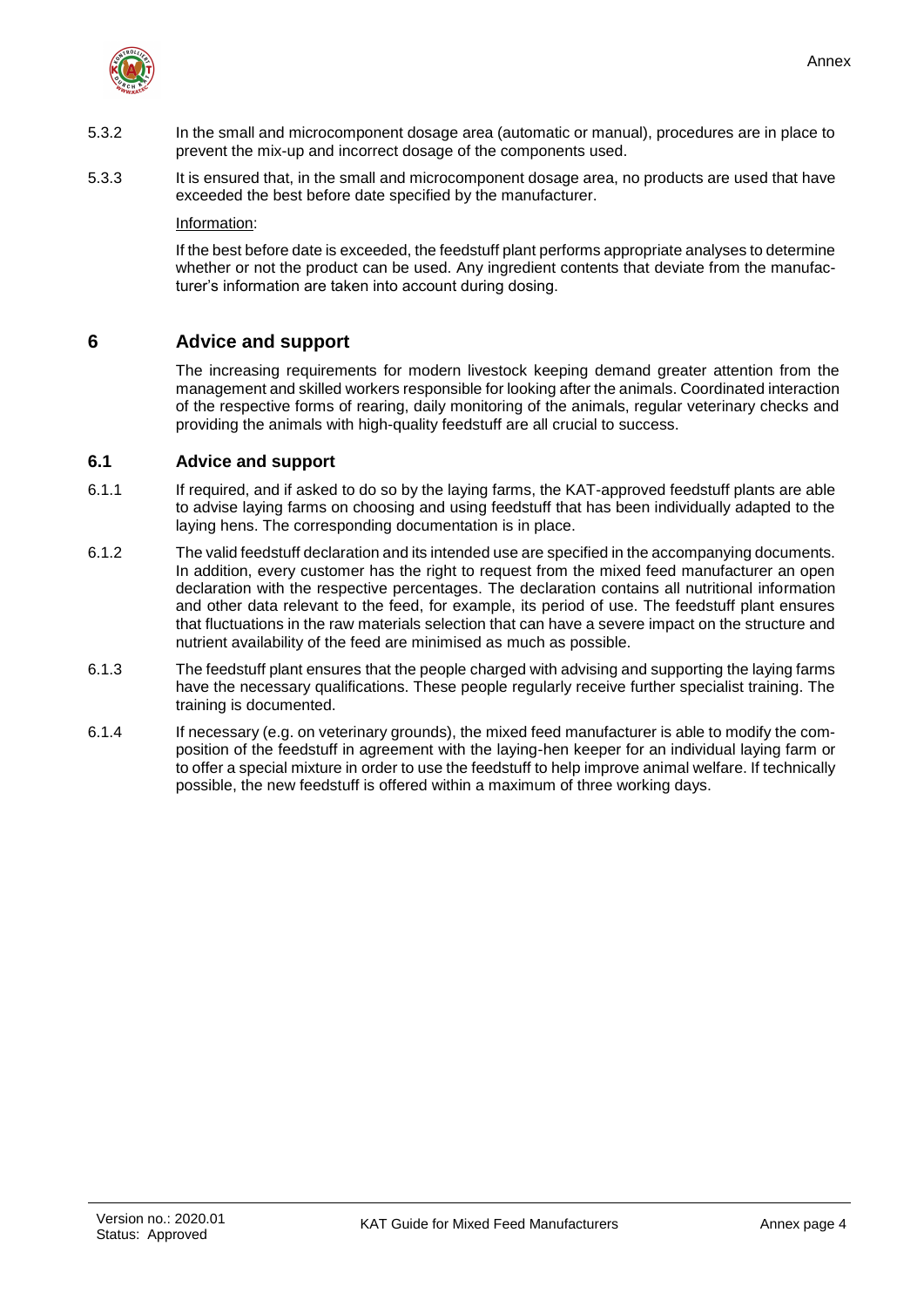

## <span id="page-13-0"></span>**7 Share of regional plant-based raw materials in organically produced feedstuff**

## <span id="page-13-1"></span>**7.1 Regional share**

Measures are in place to guarantee that the share of regional plant-based raw materials used in organically produced feed is at least 20%.

## <span id="page-13-2"></span>**7.2 Calculation of regional share**

*The points detailed in this chapter are used to calculate and document the regional share in organic feed and have no influence on the evaluation in the audit report.*

- 7.2.1 There is a list of all agricultural buyers, structured by federal state.
- 7.2.2 A list detailing total production volumes is available for the calendar year under review. A random check of this data confirms the accuracy of the total production figures.
- 7.2.3 The total production volume calculated under 7.1.2 was broken down to show the delivered quantity per federal state. A random check of this information confirms that the breakdown is accurate.
- 7.2.4 The average share of plant-based raw materials in all formulations for laying hen feed was determined as a factor for the subsequent calculation.
- 7.2.5 A breakdown of the total volume of bought-in plant-based raw materials is provided, broken down by federal state. A random check of this information confirms that the breakdown is accurate.
- 7.2.6 Based on the data gathered, the share of regional plant-based raw materials in feed was calculated, broken down by federal state. The calculation took account of the factor calculated under point 7.2.4 as well as the currently valid definition of the term "region".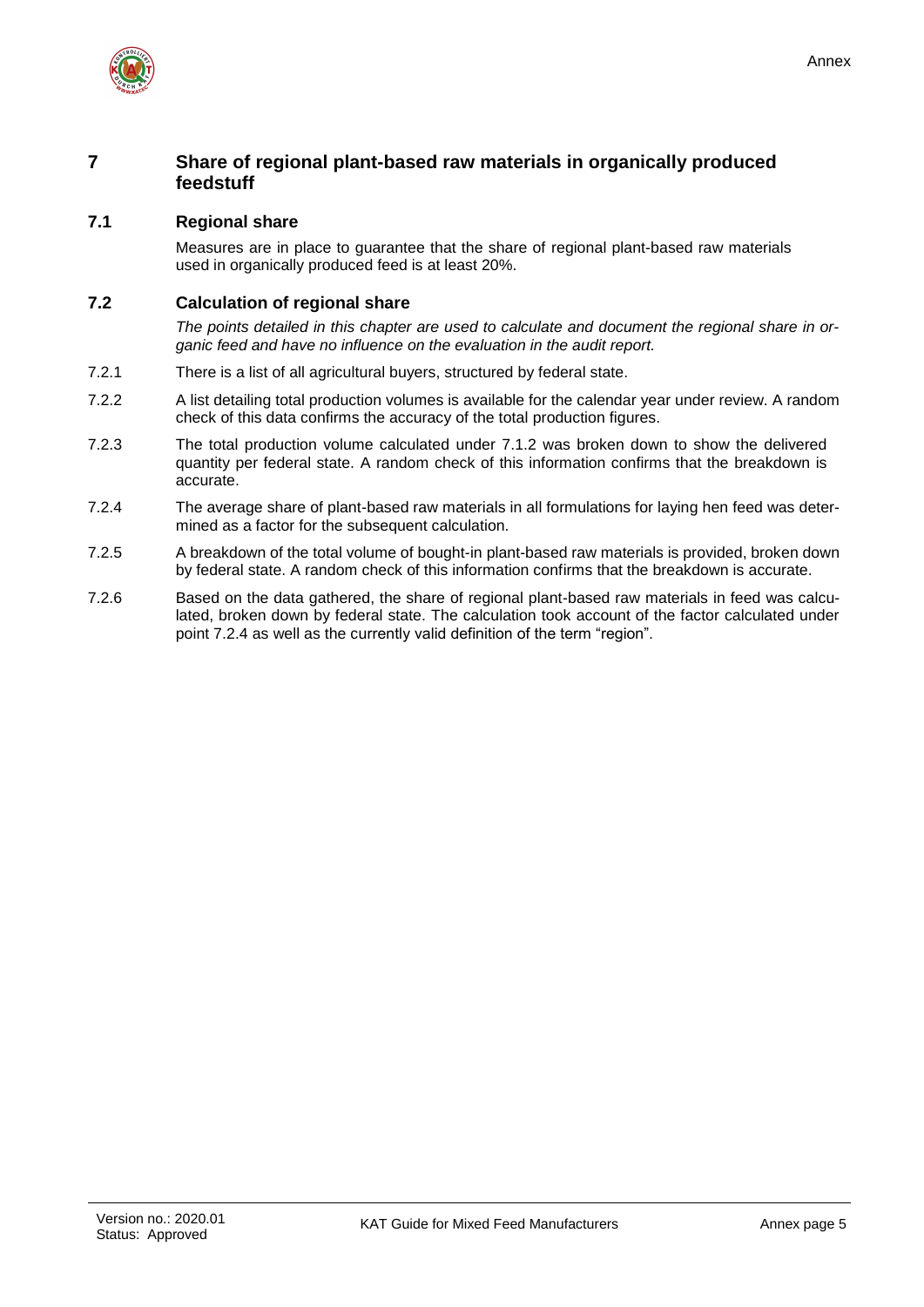

# <span id="page-14-0"></span>**Annex 1**

## <span id="page-14-1"></span>**1. Definitions**

#### **Region**

A region is the federal state in which the establishment using the feed is located, including directly bordering federal states and directly bordering political entities of neighbouring countries. Bremen (HB) and Lower Saxony (NI) form one entity, Hamburg (HH) and Schleswig-Holstein (SH) form one entity, Saarland (SL) and Rhineland-Palatinate (RP) form one entity, Berlin (B) and Brandenburg (BB) form one entity.

Bordering political entities of neighbouring countries pursuant to NUTS1 (NUTS = Nomenclature des unités territoriales statistiques).

The Netherlands are equated to the region of Lower Saxony.

## <span id="page-14-2"></span>**1.1 Key to symbols**

K.O. criteria are indicated with **[K.O.]**.

References to applicable documents

- Required documents/documents for submission
- $\Rightarrow$  Reference to other sections

## <span id="page-14-3"></span>**1.2 Abbreviations**

| K.O.         | Knock-out (criterion)                       |
|--------------|---------------------------------------------|
| Mir          | Major                                       |
| <b>HACCP</b> | Hazard Analysis and Critical Control Points |
| NA.          | not applicable                              |
| ID           | Identification number                       |

## <span id="page-14-4"></span>**2. Applicable documents**

Other applicable documents (in the currently valid version) include:

#### **KAT documents:**

- $\checkmark$  Leaflet for the licensing and registration of feedstuff plants (mixed feed), status 17.05.2017
- $\checkmark$  Verification audit checklist for mixed feed manufacturers
- $\checkmark$  Form FB-A 14 Application for participation in the KAT system FM
- $\checkmark$  Form FB-FM 1 Description of establishment
- $\checkmark$  KAT Emergency Guide for Member Establishments

*The documents listed above are available to download from the internal area of the website [www.kat.ec](http://www.kat.ec/)*